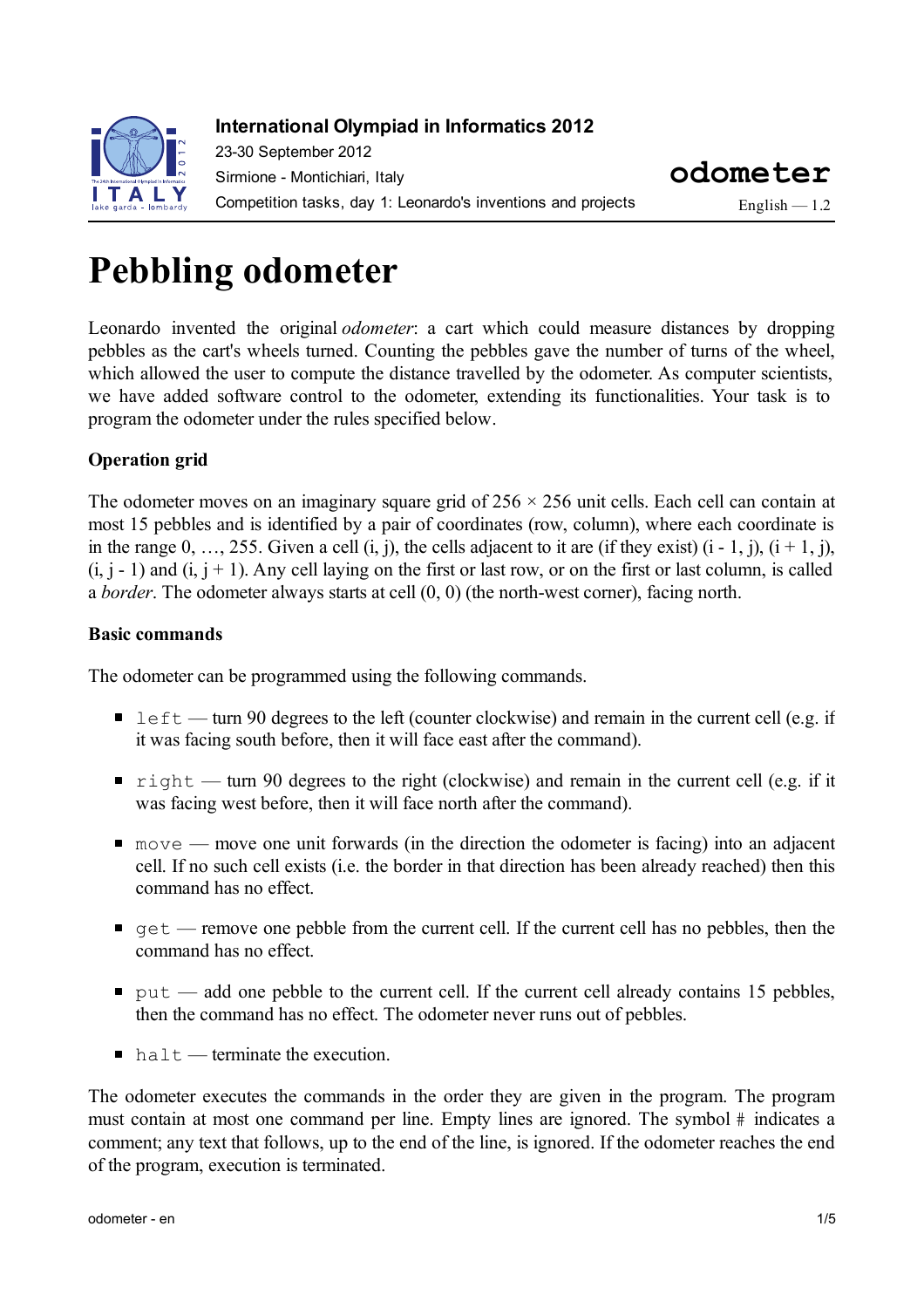#### **Example 1**

Consider the following program for the odometer. It takes the odometer to the cell (0, 2), facing east. (Note that the first move is ignored, because the odometer is on the north-west corner facing north.)

```
move # no effect
right
# now the odometer is facing east
move
move
```
#### **Labels, borders and pebbles**

To alter the flow of the program depending on the current status, you can use labels, which are case-sensitive strings of at most 128 symbols chosen from a, …, z, A, …, Z, 0, …, 9. The new commands concerning labels are listed below. In the descriptions below, *L* denotes any valid label.

- *L*: (i.e. *L* followed by a colon ':') declares the location within a program of a label *L*. All declared labels must be unique. Declaring a label has no effect on the odometer.
- $\blacksquare$  jump  $L$  continue the execution by unconditionally jumping to the line with label  $L$ .
- border  $L$  continue the execution jumping to the line with label  $L$ , if the odometer is on a border facing the edge of the grid (i.e. a move instruction would have no effect); otherwise, the execution continues normally and this command has no effect.
- pebble  $L$  continue the execution jumping to the line with label  $L$ , if the current cell contains at least one pebble; otherwise, the execution continues normally and this command has no effect.

#### **Example 2**

The following program locates the first (westmost) pebble in row 0 and stops there; if there are no pebbles in row 0, it stops on the border at the end of the row. It uses two labels leonardo and davinci.

```
right
leonardo:
pebble davinci # pebble found
border davinci # end of the row
move
jump leonardo
davinci:
halt
```
The odometer starts by turning to its right. The loop begins with the label declaration leonardo: and ends with the jump leonardo command. In the loop, the odometer checks for the presence of a pebble or the border at the end of the row; if not so, the odometer makes a move from the current cell  $(0, j)$  to the adjacent cell  $(0, j + 1)$  since the latter exists. (The halt command is not strictly necessary here as the program terminates anyway.)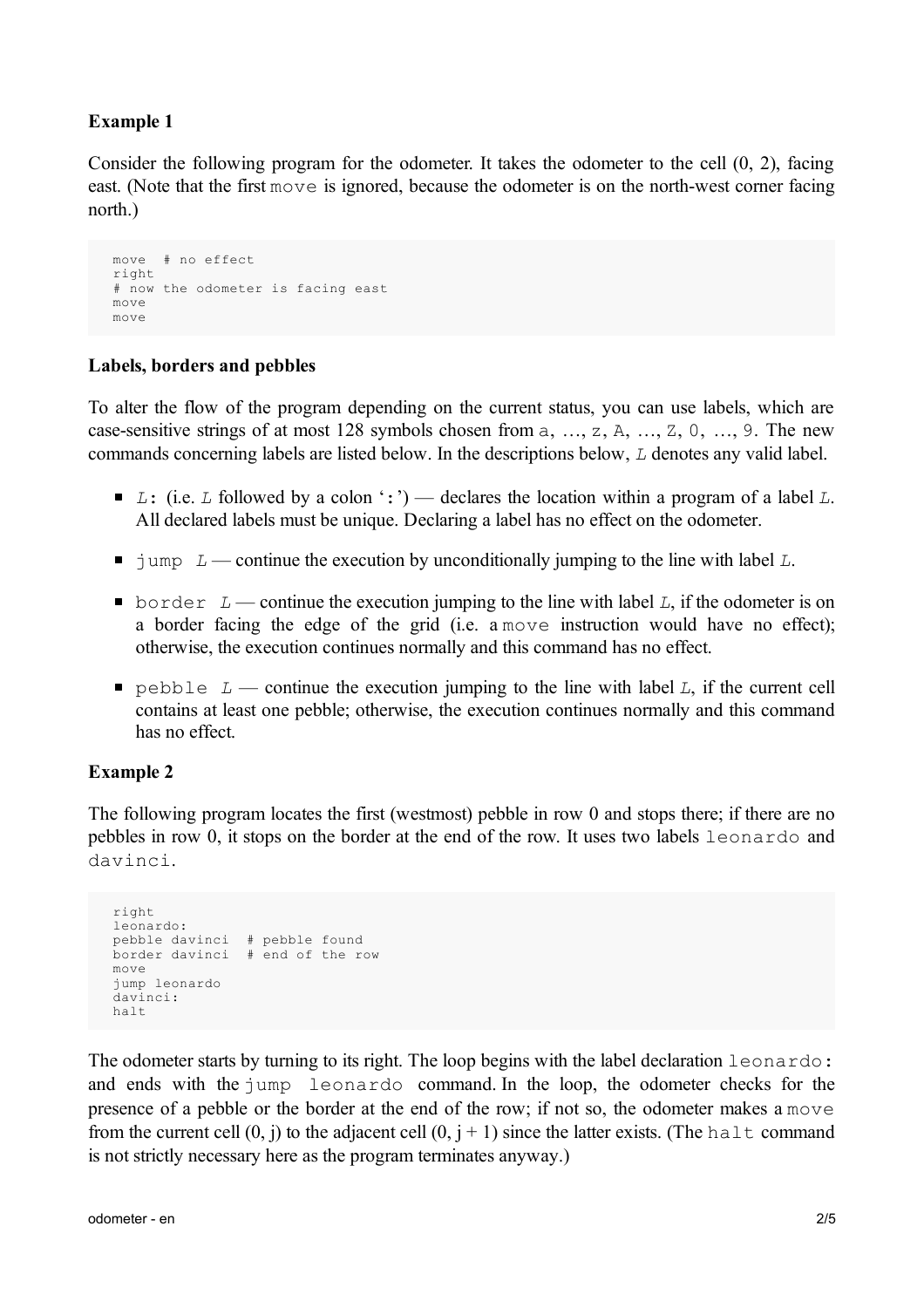### **Statement**

You should submit a program in the odometer's own language, as described above, that makes the odometer behave as expected. Each subtask (see below) specifies a behavior the odometer is required to fulfill and the constraints the submitted solution must satisfy. The constraints concern the two following matters.

- **Program** size the program must be short enough. The size of a program is the number of commands in it. Label declarations, comments and blank lines *are not counted* in the size.
- *Execution length* the program must terminate fast enough. The execution length is the number of performed *steps*: every single command execution counts as a step, regardless of whether the command had an effect or not; label declarations, comments and blank lines do not count as a step.

In Example 1, the program size is 4 and the execution length is 4. In Example 2, the program size is 6 and, when executed on a grid with a single pebble in cell (0, 10), the execution length is 43 steps: right, 10 iterations of the loop, each iteration taking 4 steps (pebble davinci; border davinci; move; jump leonardo), and finally, pebble davinci and halt.

# **Subtask 1 [9 points]**

At the beginning there are x pebbles in cell (0, 0) and y in cell (0, 1), whereas all the other cells are empty. Remember that there can be at most 15 pebbles in any cell. Write a program that terminates with the odometer in cell  $(0, 0)$  if  $x \le y$ , and in cell  $(0, 1)$  otherwise. (We do not care about the direction the odometer is facing at the end; we also do not care about how many pebbles are present at the end on the grid, or where they are located.)

*Limits:* program size  $\leq 100$ , execution length  $\leq 1000$ .

# **Subtask 2 [12 points]**

Same task as above but when the program ends, the cell (0, 0) must contain exactly x pebbles and cell (0, 1) must contain exactly y pebbles.

*Limits:* program size  $\leq 200$ , execution length  $\leq 2000$ .

# **Subtask 3 [19 points]**

There are exactly two pebbles somewhere in row 0: one is in cell  $(0, x)$ , the other in cell  $(0, y)$ ; x and y are distinct, and  $x + y$  is even. Write a program that leaves the odometer in cell  $(0, (x + y) /$ 2), i.e., exactly in the midpoint between the two cells containing the pebbles. The final state of the grid is not relevant.

*Limits:* program size  $\leq 100$ , execution length  $\leq 200000$ .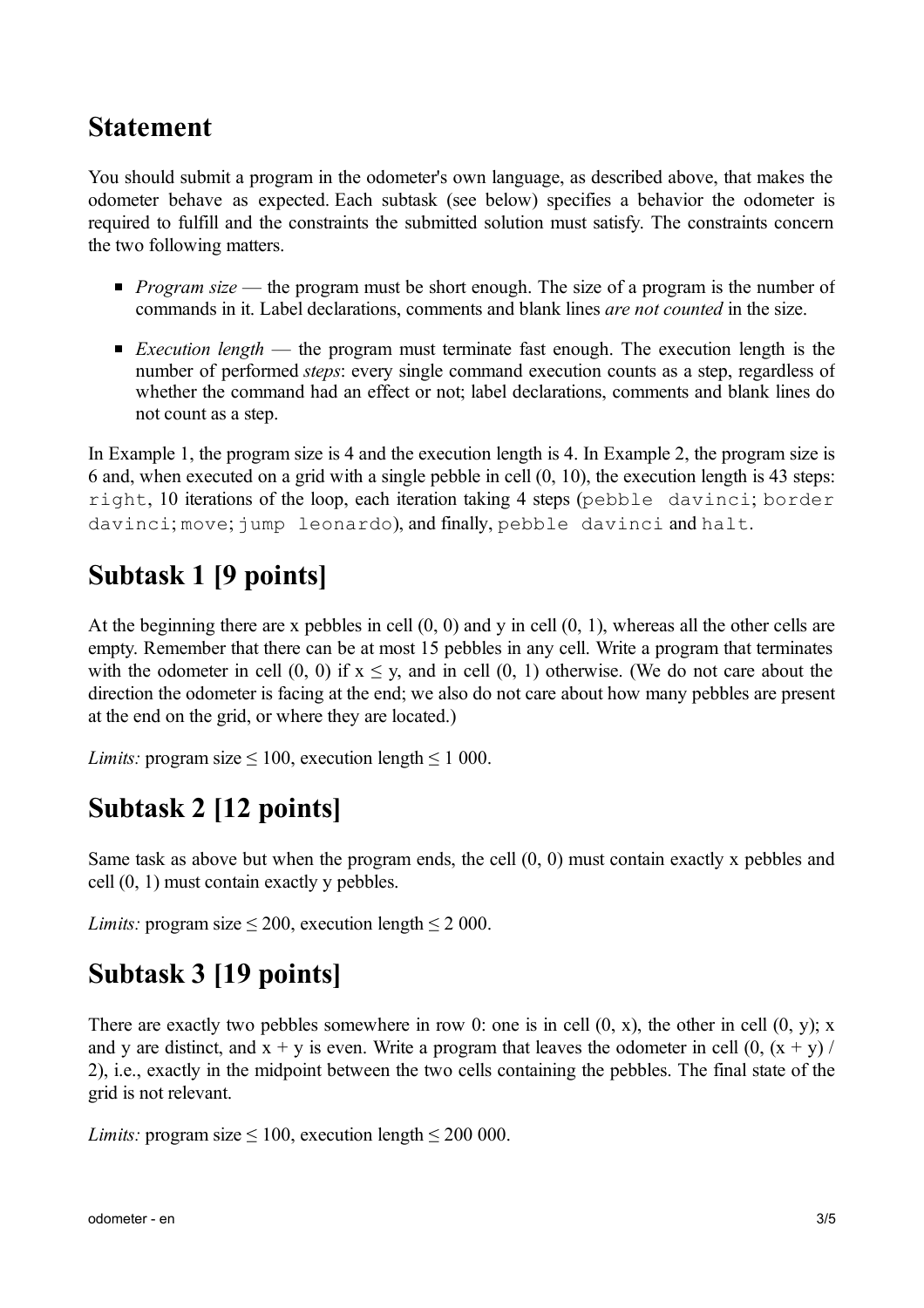### **Subtask 4 [up to 32 points]**

There are at most 15 pebbles in the grid, no two of them in the same cell. Write a program that collects them all in the north-west corner; more precisely, if there were x pebbles in the grid at the beginning, at the end there must be exactly x pebbles in cell (0, 0) and no pebbles elsewhere.

The score for this subtask depends on the execution length of the submitted program. More precisely, if L is the maximum of the execution lengths on the various test cases, your score will be:

- 32 points if  $L \le 200000$ ;
- 32 32 log<sub>10</sub> (L / 200 000) points if 200 000 < L < 2 000 000;
- $\blacksquare$  0 points if L > 2 000 000.

*Limits:* program size ≤ 200.

# **Subtask 5 [up to 28 points]**

There may be any number of pebbles in each cell of the grid (of course, between 0 and 15). Write a program that finds the minimum, i.e., that terminates with the odometer in a cell (i, j) such that every other cell contains at least as many pebbles as (i, j). After running the program, the number of pebbles in each cell must be the same as before running the program.

The score for this subtask depends on the program size P of the submitted program. More precisely, your score will be:

- 28 points if  $P \leq 444$ ;
- 28 28 log<sub>10</sub> (P / 444) points if  $444 < P < 440$ ;
- 0 points if  $P \ge 4440$ .

*Limits:* execution length  $\leq 44,400,000$ .

### **Implementation details**

You have to submit exactly one file per subtask, written according to the syntax rules specified above. Each submitted file can have a maximum size of 5 MiB. For each subtask, your odometer code will be tested on a few test cases, and you will receive some feedback on the resources used by your code. In the case the code is not syntactically correct and thus impossible to test, you will receive information on the specific syntax error.

It is not necessary that your submissions contain odometer programs for all the subtasks. If your current submission does not contain the odometer program for subtask X, your most recent submission for subtask X is automatically included; if there is no such program, the subtask will score zero for that submission.